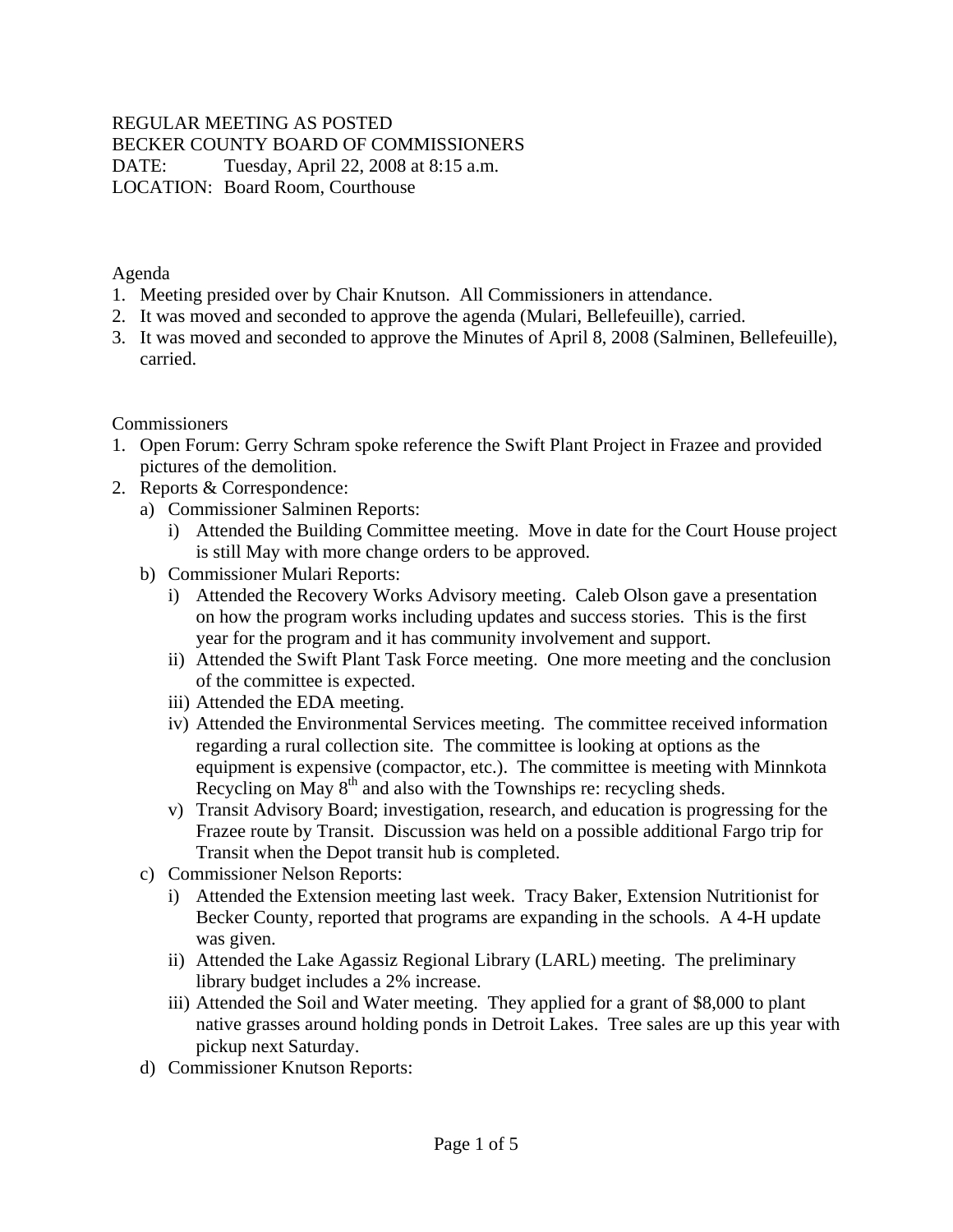- i) Attended the Parks and Recreation meeting. The North Country Scenic Trail Association will ask Becker County again for funding for their 3-5 year trail project. The request for 2009 could be up to \$5,000.
- ii) Attended the Highway meeting. Discussion was held on dust control maintenance on gravel roads and exempt employees overtime pay.
- e) Commissioner Bellefeuille Reports:
	- i) Labor Management will have the ditch clean up on Tuesday, April  $29<sup>th</sup>$ .
	- ii) Attended the Northwest Regional Radio Board meeting in Thief River Falls. Appointments were made to the User and Operator Committees. Budget approval for the Radio Board is needed by June  $15<sup>th</sup>$ . The cost is \$4,500 per year for Becker County. Application has been made by the Radio Board for a \$30,000 grant and the cost for Becker County this year will be less if they receive the grant.
- 3. Appointments:
	- a) It was moved and seconded to approve the appointment of Brian Lund ULTRA Snowmobile Club and Steve Tucker – Detroit Lakes Regional Chamber of Commerce to the Winter Trails Advisory Committee for two year terms (Salminen, Mulari), carried.
	- b) It was moved and seconded to approve the appointment of Hank Ludtke of Frazee to the Parks and Recreation Board (Salminen, Mulari), carried.
	- c) It was moved and seconded to approve the appointment of Del Bergseth of Detroit Lakes to the Parks and Recreation Board (Bellefeuille, Salminen), carried.

## Auditor-Treasurer

- 1. It was moved and seconded to approve the Wine & Strong Beer License Renewal for Fair Hills, Inc. – Wildflower Golf Course, Lake Eunice Township (Salminen, Bellefeuille), carried.
- 2. It was moved and seconded to approve the New 3.2 Beer Off Sale License for Jody Beaudine – Lakes One Stop Shop, Cormorant Township (Salminen, Bellefeuille), carried.
- 3. It was moved and seconded to approve the Combination On & Off Sale 3.2 Beer License Renewal for Fair Hills, Inc. – Wildflower Golf Course, Lake Eunice Township (Bellefeuille, Salminen), carried.
- 4. It was moved and seconded to approve the Seasonal Tobacco License Renewal for Fair Hills, Inc. – Wildflower Golf Course, Lake Eunice Township (Nelson, Bellefeuille), carried.
- 5. It was moved and seconded to approve the Annual Tubing License Renewal for K&K Tubing Inc. – Roger Klemm, Erie Township (Mulari, Bellefeuille), carried.

## MCIT Insurance Review

1. Gail Sater, MCIT Account Executive, gave the Becker County Member Report from the Minnesota Counties Insurance Trust.

## Finance Committee Minutes

1. It was moved and seconded to approve the Claims with one payment removal of March 14 meeting and the addition of three over 90 day claims, (1) Central Market due to missed placed receipts (2) Lakes Towing due to not receiving invoices; (3) Detroit Lakes Towing (Nelson, Salminen), carried.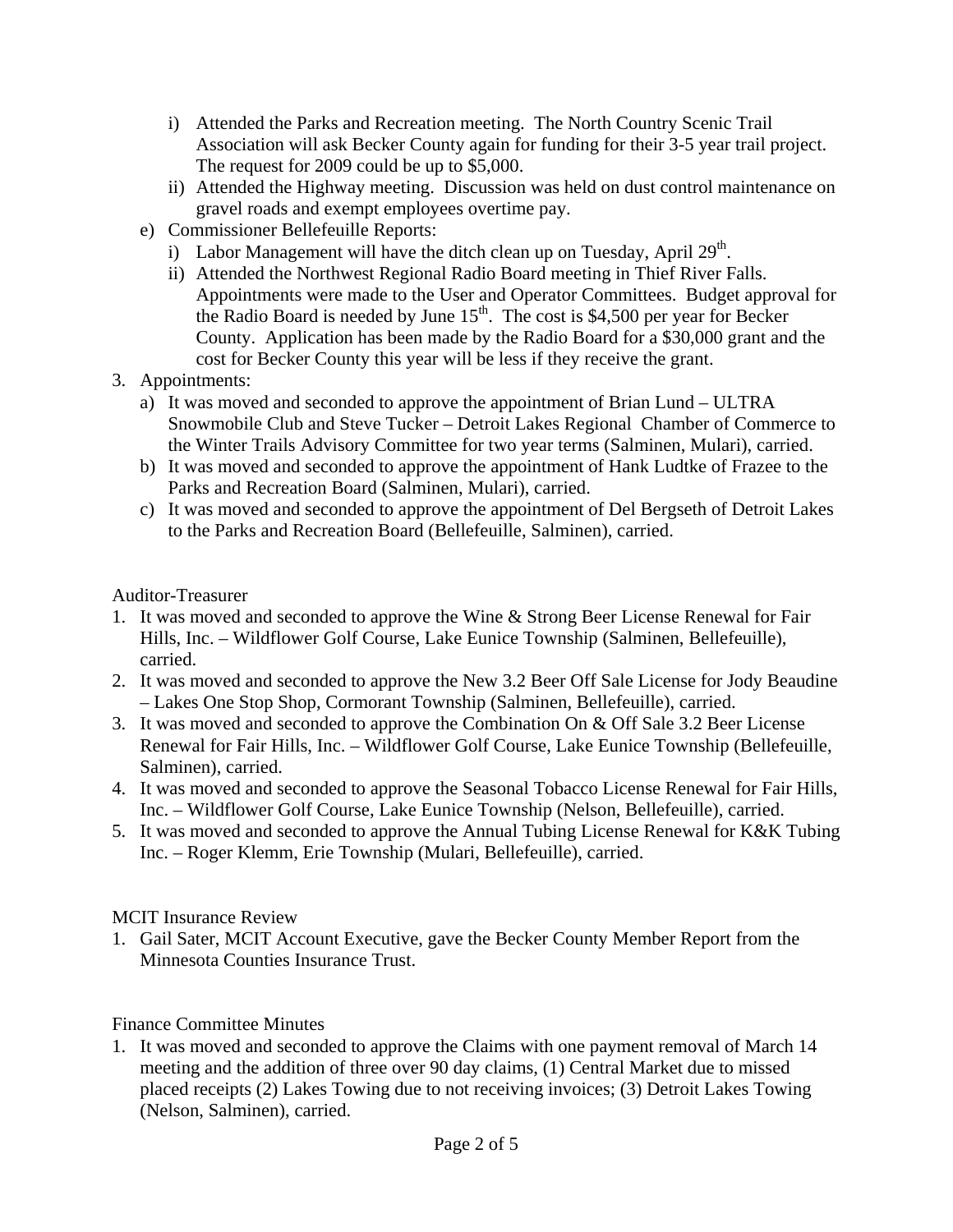- 2. It was recommended by the Finance Committee to approve the sale of wetland credits up to five acres for \$.32/square foot to public entities.
- 3. Discussion was held at Finance pertaining to granting of comp time or overtime to exempt employees in the situation where additional time was worked due to an emergency.
- 4. It was moved and seconded to approve the purchase of a printer in the Auditor-Treasurer's office for printing mass data off of the tax system for \$2,000 or less (Nelson, Salminen), carried.
- 5. It was recommended by the Finance Committee to approve the Probation Personnel Request.
- 6. A Cash Comparison and Investment Summary were presented.
- 7. It was moved and seconded to approve the building change order #G-015 from Roers Construction in the amount of \$5,206.54 resulting from changes to the new construction (Salminen, Nelson), carried.
- 8. It was moved and seconded to approve the building change order #M-007 from Manning Mechanical in the amount of \$23, 814.59 resulting from changes to the heating and cooling in the stair wells in the new construction and an increase of the fire suppression in Phase II (Salminen, Nelson), carried.
- 9. It was moved and seconded to approve the adjustment to the closing costs for the Berean Baptist Church Closing in the amount of \$1,084.45 resulting from additional property taxes and deed tax (Nelson, Salminen), carried.
- 10. It was moved and seconded to approve the low asbestos bid for Phase II from EBN Contractors in the amount of \$39,765 (Salminen, Bellefeuille), carried.

## Assessor

1. It was moved and seconded to approve the abatements (1) PIN 06.0395.001, Cormorant Township, \$460; (2) PINS 08.0900.000, 08.0906.006, and 08.0906.007, Detroit Township, -\$1,024, \$12, and \$62; (3) PINS 10.0764.901 and 10.0764.902, Erie Township, -\$216 and -\$376; (4) PIN 16.0338.823, Holmesville Township, \$78; (5) PIN 28.0105.000, Shell Lake Township, \$312; (6) PIN 49.0051.602, Detroit Lakes Township, \$1,898; and (7) PINS 49.2512.514, 49.2512.515, and 49.2512.527, Detroit Lakes Township, -\$992, \$40, and \$470 (Salminen, Nelson), carried.

# Human Services

- 1. It was moved and seconded to accept the Adult Services Report (Salminen, Mulari), carried.
- 2. It was moved and seconded to accept the Children and Family Services Report (Salminen, Mulari), carried.
- 3. It was moved and seconded to accept the Financial Assistance Reports (Salminen, Mulari), carried.
- 4. It was moved and seconded to approve the Human Services Claims (Salminen, Mulari), carried.
- 5. It was moved and seconded to approve the Community Health Claims (Salminen, Bellefeuille), carried.
- 6. It was moved and seconded to accept the Transit Ridership Report (Mulari, Salminen), carried.
- 7. It was moved and seconded to approve the Transit Claims (Mulari, Salminen), carried.
- 8. Sam Pierson, Human Services Financial Supervisor, gave a Minnesota Care Presentation.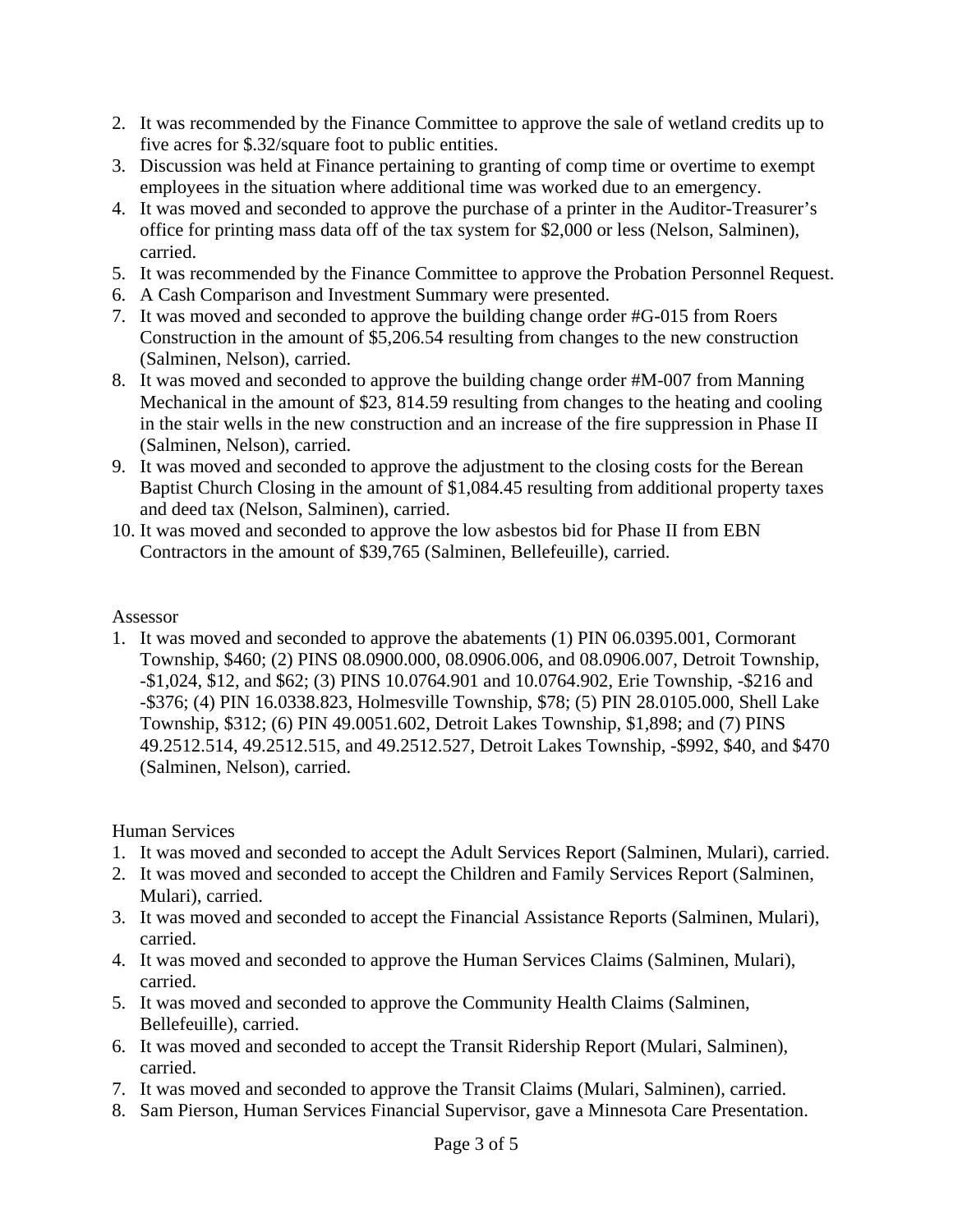## Highway

- 1. It was moved and seconded to approve Resolution 04-08-2B which revokes County Roads 133 and 124 and transfers ownership to the White Earth Tribal Council the maintenance and ownership of these county roads and provide public access (Salminen, Bellefeuille), carried.
- 2. It was moved and seconded to approve Resolution 04-08-2C authorizing the sale of up to 5 acres of Wetland Credits and 5 acres of PVC for public purposes to be sold at the negotiated rate for the purposes of public use applications ((Nelson, Bellefeuille), carried.
- 3. The Annual Highway Report was presented to the Board along with a written handout. By consensus of the Board, they thanked Kim Kildahl for preparing the report for the Highway and Dick Goodmanson for his work in safety.

## Probation

1. It was moved and seconded to approve Resolution 04-08-2A for the Probation Personnel Request to reclassify the full-time Probation Secretary to the position of Secretary/Community Service Work Coordinator due to a reorganization with the Probation Office (Salminen, Bellefeuille), carried.

## Planning and Zoning

- 1. Planning Commission Recommendations, April 15, 2008: First Order of Business: Ronald Lass. It was moved and seconded to concur with Planning and Zoning to approve the conditional use permit to replace the existing deteriorating retaining wall with a tiered system based on the fact that the wall is necessary to correct an erosion problem with the stipulations that the large trees are not disturbed; vegetation is restored between the tiers with the native plantings; pervious material is used for the stairway landings; the present rip rap not be disturbed unless it is to add additional rip rap; and a berm be installed near the top of the wall to divert water away from the wall and lake to the property described as Lots 11 and 12 North Beach Annex, Section 9, Township 138, range 43, Cormorant Township; Upper Cormorant Lake at 13100 Bishop Road (Salminen, Nelson), carried.
- 2. Planning Commission Recommendations, April 15, 2008: Second Order of Business: Daniel Thompson and David Thompson. It was moved and seconded to concur with Planning and Zoning to approve a certificate of survey for two tracts of land, with each tract meeting the requirements of the Zoning Ordinance and Subdivision based on the fact that the proposal is compatible with the surrounding area to the property described as Lots 2, 3 and SW ¼ of that Qtr Sec 29, TWP 140, R 40 W less the west 21 feet of Qtr of the NW ¼; Section 29, TWP 140, Range 40; Holmesville Township; 23505 Broadway Avenue on Rock Lake (Bellefeuille, Mulari), carried.
- 3. Third Order of Business: Lynn and Susan Huso. It was moved and seconded to concur with Planning and Zoning to approve a conditional use permit to allow a 39 acre gravel pit based on the fact that the use would not be detrimental to the surrounding area with the stipulations that the business plan submitted with the application be followed; a designated truck route be established for the trucks hauling material, which the route be 220 Avenue to 175 Street to County Road 15; and the roads (220 Ave and 175 Street) be improved to specifications determined by Audubon Township and Becker County Highway Engineer (determined to be